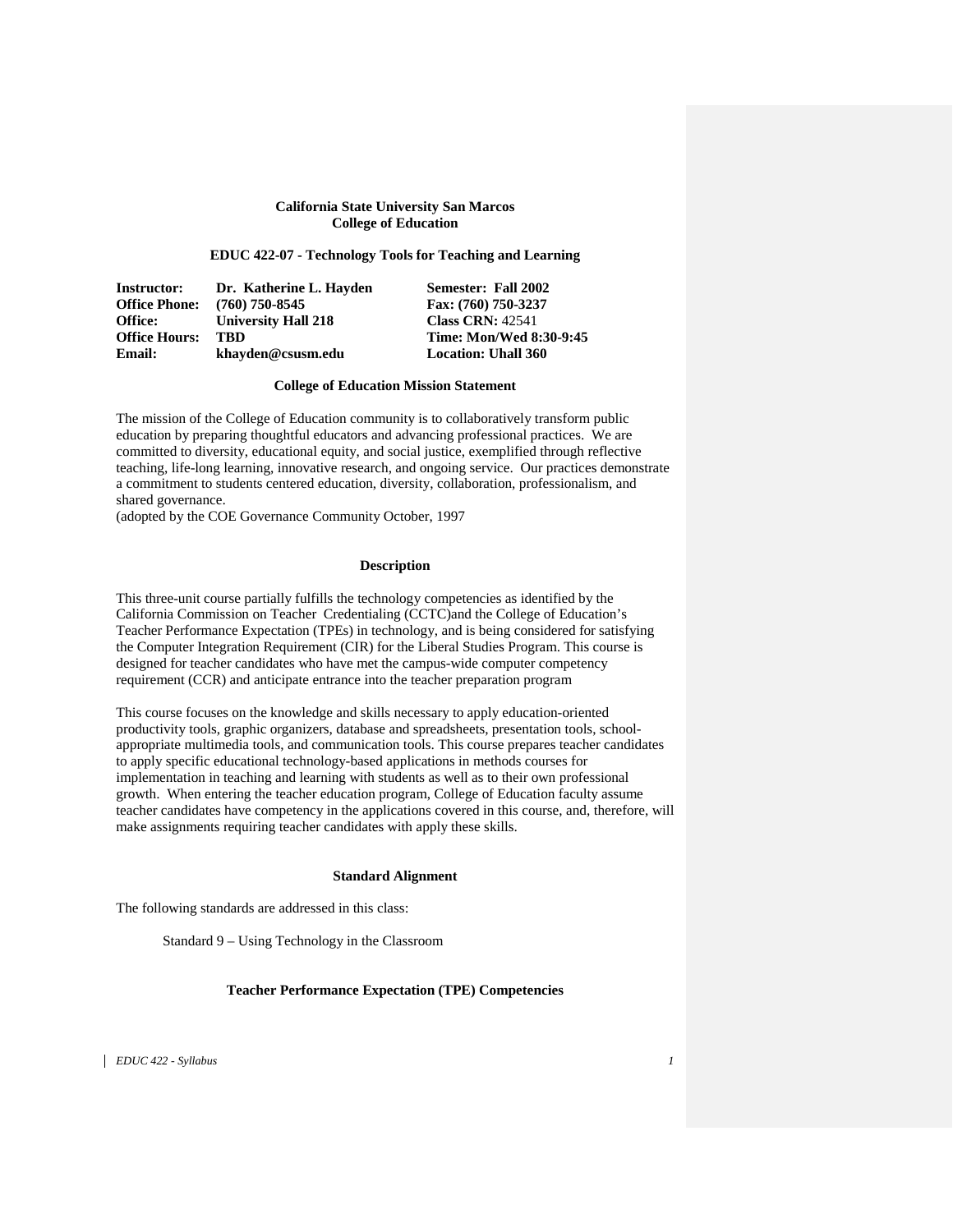This course is designed to help teachers seeking the Multiple and Single Subjects Credential to develop the skills, knowledge, and attitudes necessary to assist schools and districts in implementing an effective program for all students. The successful candidate will be able to merge theory and practice in order to realize a comprehensive and extensive educational program for all students. The following TPE's are addressed in this course:

Primary Emphasis TPE 14 CSUSM– Educational Technology

Secondary Emphasis:

TPE 4 – Making Content Accessible TPE 5 – Student Engagement TPE 6 – Developmentally Appropriate Teaching Practices TPE 7 – Teaching English Language Learners TPE 12 – Professional, legal and ethical TPE 13 – Professional Growth

# **Course Objective**

Teacher candidates will demonstrate competency in using a set of educational technology tools that are applied in teaching and learning within the credential program and used in public school settings.

# **Prerequisites**

The prerequisite for this course is completion of the campus-wide computer competency requirement. This can be fulfilled by successful completion of one of the following:

- Taking the CSUSM CCR assessment or equivalent course
- Completion of an approved computer literacy course at the community college level

# **Required Texts**

Customized Reader (varies by instructor)

Software is available on the Web

Two zip disks (PC formatted) and one CD-RW ROM disk

*Teachers Discovering Computers: Integrating Technology into the Classroom (2nd edition)*  – Shelley & Cashman –

This is a resources text that contains skill building information in the context of how a teacher can use the skills in teaching. There is a very information-rich, publisher-provided Web site associated with the text that provides additional practice and links to other resources. Supporting Web site: [www.scsite.com/tdc2/](http://www.scsite.com/tdc2/)

ISTE, *Connecting Curriculum and Technology*

This is a volume produced by the professional association that contains the educational technology standards for students at all levels as well as sample lessons on how that standards can be implemented in teaching content. This book will be referred to in other CSUSM-COE courses. Supporting Web site [www.iste.org](http://www.iste.org/)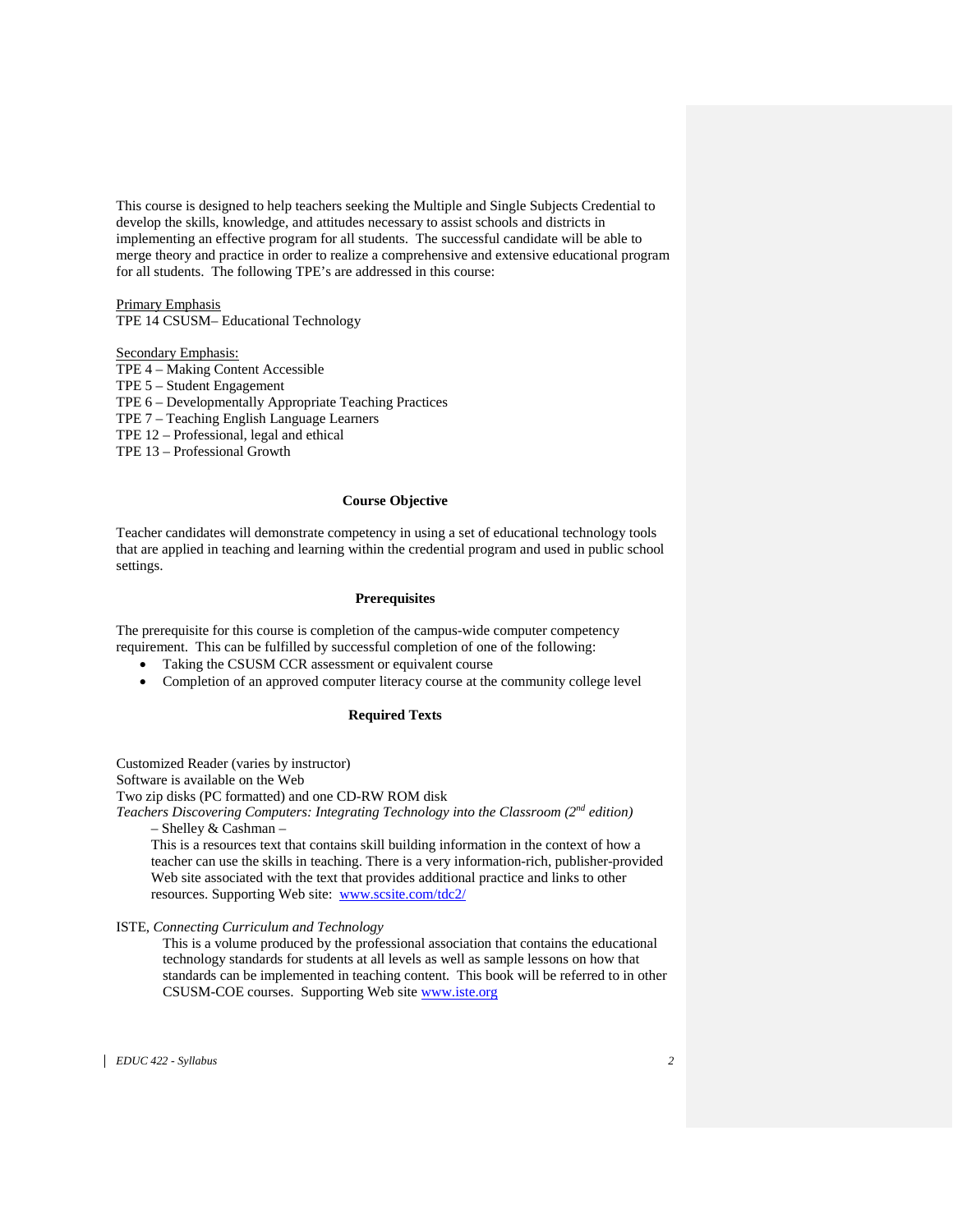# **Assessment**

In order to successfully complete this course, the assignments must be completed with at least an acceptable level noted on assignment rubrics. In addition to the assignments described below, performance assessment on the teacher candidate's ability to perform tasks using the software will be assessed. Because the content of this course contributes to passage of multiple TPEs, successful completion is imperative. Failure to successfully complete this course will prohibit a teacher candidate from continuing in the program beyond the first semester. The percentage of weight of each assignment is noted next the description of the topic.

# **Course Content**

The following questions will be address in the process of the course. Assignments relating to demonstrating competency in operating each of the educational tools will be assessed. Descriptions of the assignments will be available on the course Web site.

| Productivity Tools (30%)                                                                    | <b>Comment [MK1]:</b> Explore Templates in Word,                                                                                                                                              |
|---------------------------------------------------------------------------------------------|-----------------------------------------------------------------------------------------------------------------------------------------------------------------------------------------------|
| How are the basic productivity tools used to enhance instruction and professional practice? | areas of the MS Office Suite with education in mind                                                                                                                                           |
| Graphic Organizers (10%)                                                                    | <b>Comment [MK2]:</b> Inspiration - Use as<br>professional tool—as in writing papers, k building<br>arguments; use by kids (Kidspiration) brainstorming<br>- check Connecting book for lesson |
| How might an educator visually capture a group discussion and portray relationships among   |                                                                                                                                                                                               |
| concepts? How might a brainstorming session in which a variety of ideas are generated be    |                                                                                                                                                                                               |
| reorganized into a formal outline? How might files be saved in PDF format or HTML for       |                                                                                                                                                                                               |
| ready transfer to other applications or over the Internet? What are the child-appropriate   |                                                                                                                                                                                               |
| versions of graphic organizers?                                                             |                                                                                                                                                                                               |
| <b>Presentation Tools (10%)</b>                                                             | <b>Comment [MK3]:</b> Introduction to Hyperstudio<br>and/or KidPix. Student sample--- using Connecting<br>book) Powerpoint.                                                                   |
| How might applications such as HyperStudio or PowerPoint be optimized for building          |                                                                                                                                                                                               |
| conceptual understanding? What are the issues to consider in creating a presentation for    |                                                                                                                                                                                               |
| parents or students? What factors hinder getting a concept across visually, and what        |                                                                                                                                                                                               |
| contributes to clarity and understanding? What are the child-appropriate versions of        |                                                                                                                                                                                               |
| presentation tools?                                                                         |                                                                                                                                                                                               |
| Data Organization and Interpretation (10%)                                                  | Comment [MK4]: Excel and Graph Club                                                                                                                                                           |
| Through use of spreadsheets and database applications, how might an educator collect,       |                                                                                                                                                                                               |
| organize and interpret information effectively? How might data be organized and represented |                                                                                                                                                                                               |
| in a format that portrays key issues under investigation by students? What are the child-   |                                                                                                                                                                                               |
| appropriate versions of spreadsheets and databases?                                         |                                                                                                                                                                                               |
| Communication Tools (20%)                                                                   | Comment [MK5]: Email, attachments,                                                                                                                                                            |
| How might a teacher attend to inclusive communication with homes and community? How         | newsletters to parents                                                                                                                                                                        |
| can commonly used applications such as MSWord help organize reports into attractive         |                                                                                                                                                                                               |
| newsletters? How might the development of simple web pages contribute to home school        |                                                                                                                                                                                               |
| connections? How can students use communication tools to support learning and               |                                                                                                                                                                                               |
| understanding of concepts?                                                                  |                                                                                                                                                                                               |
| Making Learning Accessible (10%)                                                            | <b>Comment [MK6]:</b> Learning styles, Bobby                                                                                                                                                  |
| How might the development of simple web pages contribute to making learning more            | compliant, text size, readers, creating simple web<br>page—searching for good teacher web sites—                                                                                              |
| accessible? How might this change daily communication of requirements & expectations for    | defining the attributes of good teacher websites,                                                                                                                                             |
| students? How might this make learning accessible to students with varying learning styles? | divide into groups of primary, intermediate, middle,                                                                                                                                          |
| Standards $(10\%)$                                                                          | and high, review teacher Web sites, decide on 3 to 5<br>most favorite                                                                                                                         |
| What are the national educational technology competencies for students and how do local     |                                                                                                                                                                                               |
| (community) (school) schools measure up? What are the national educational technology       |                                                                                                                                                                                               |
| competencies for teachers and how do your skills measure up? How might you assure that      |                                                                                                                                                                                               |
| you address content standards in your lessons? What links and online tools will help you    |                                                                                                                                                                                               |
| make these connections explicit?                                                            |                                                                                                                                                                                               |
|                                                                                             |                                                                                                                                                                                               |